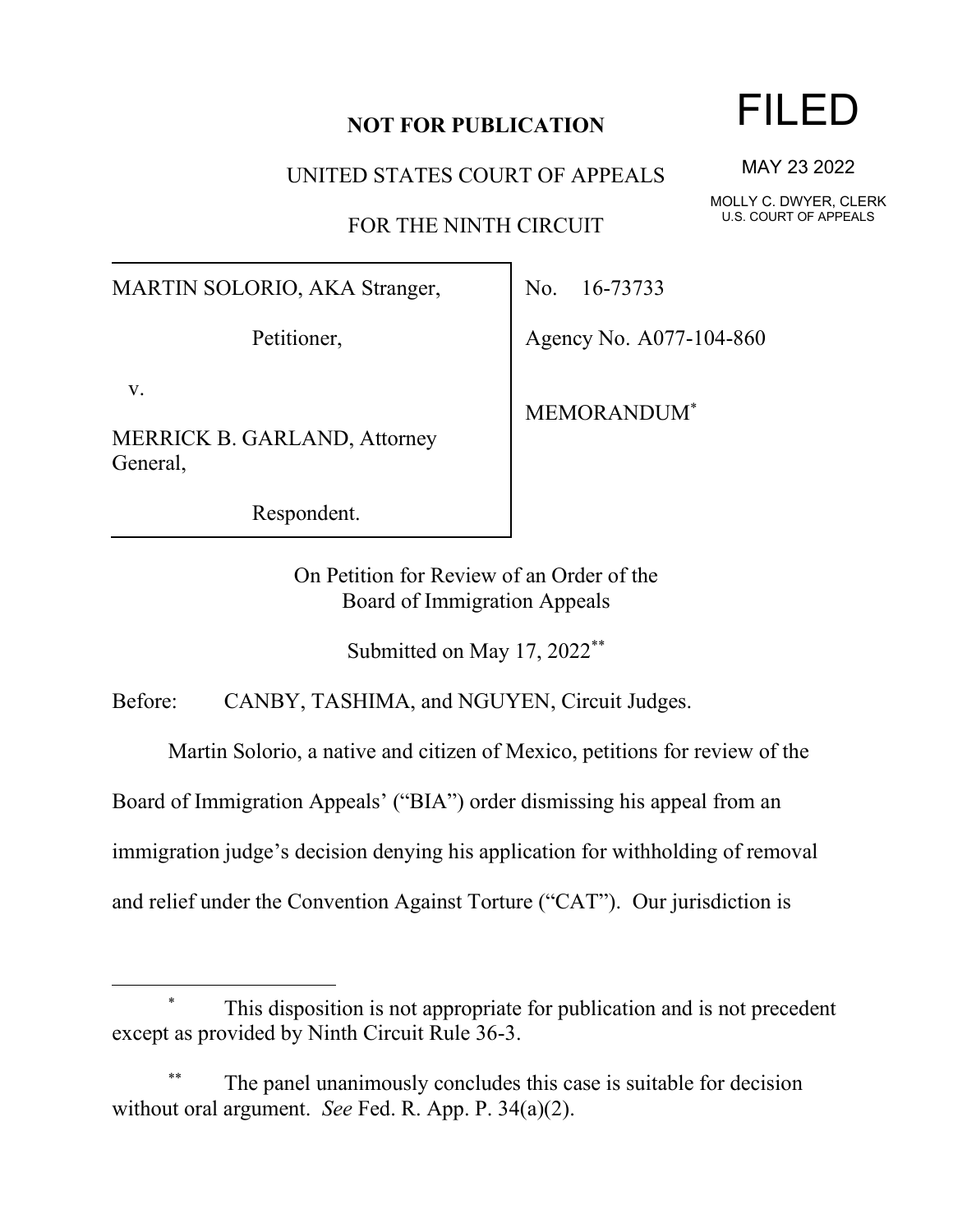governed by 8 U.S.C § 1252. We review for substantial evidence the agency's factual findings. *Conde Quevedo v. Barr*, 947 F.3d 1238, 1241 (9th Cir. 2020). We review de novo the legal question of whether a particular social group is cognizable, except to the extent that deference is owed to the BIA's interpretation of the governing statutes and regulations. *Id*. at 1241-42. We review de novo claims of due process violations in immigration proceedings. *Simeonov v. Ashcroft*, 371 F.3d 532, 535 (9th Cir. 2004). We deny in part and dismiss in part the petition for review.

The BIA did not err in concluding that Solorio did not establish membership in a cognizable particular social group. *See Reyes v. Lynch*, 842 F.3d 1125, 1131 (9th Cir. 2016) (in order to demonstrate membership in a particular social group, "[t]he applicant must 'establish that the group is (1) composed of members who share a common immutable characteristic, (2) defined with particularity, and (3) socially distinct within the society in question'" (quoting *Matter of M-E-V-G-*, 26 I. & N. Dec. 227, 237 (BIA 2014))). We lack jurisdiction to consider the new particular social group Solorio raises in his opening brief because he failed to raise the issue before the BIA. *See Barron v. Ashcroft*, 358 F.3d 674, 677-78 (9th Cir. 2004) (court lacks jurisdiction to review claims not presented to the agency).

Solorio's contentions that the agency erred and violated due process by conducting an inadequate analysis of his withholding of removal claim fail. *See*